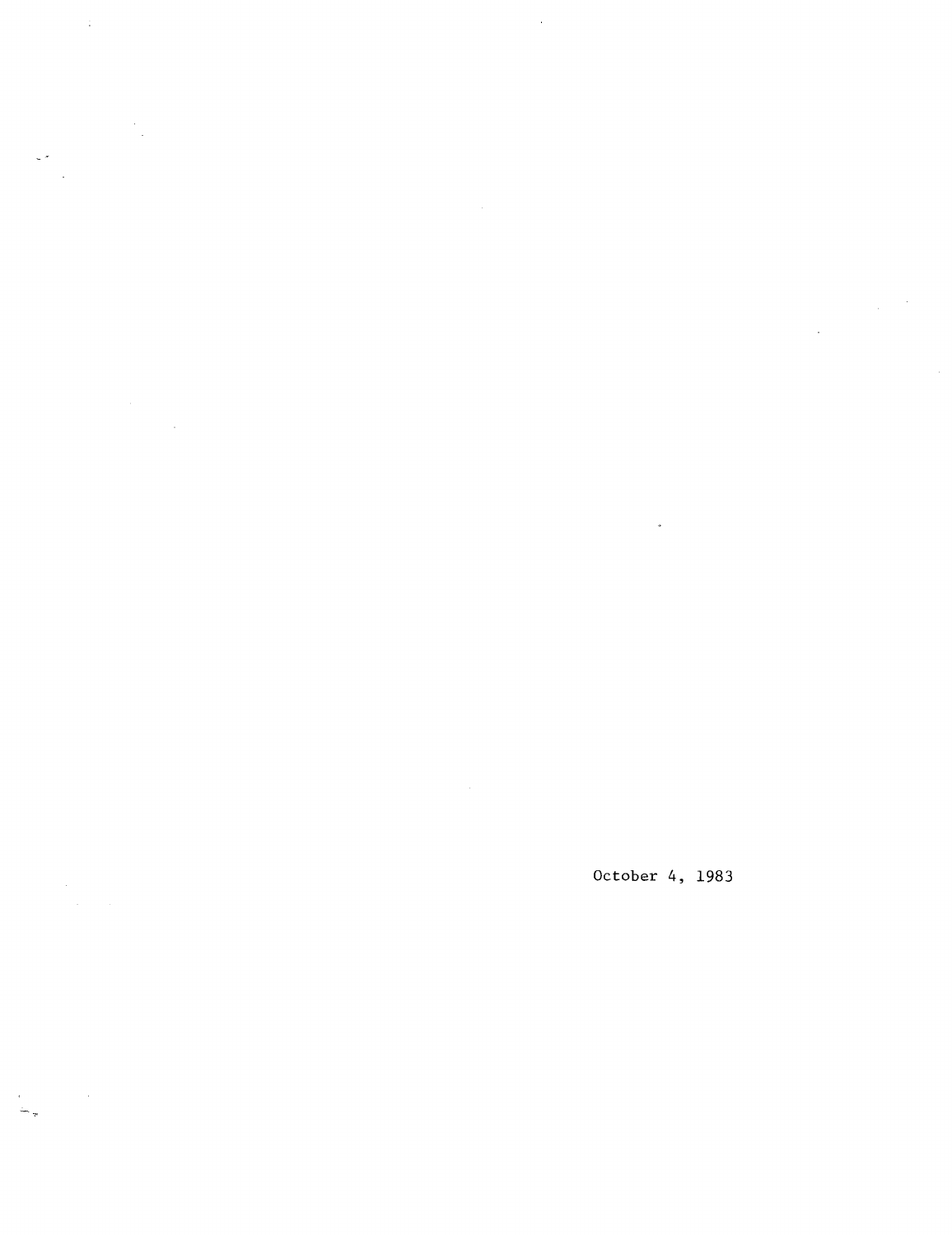The Minutes of the 76th meeting of the Executive Committee of Scie Faculty Council held on Tuesday, October 4, 1983 at 3:30 p.m. in Room 250 Allen Building.

Members Present: C. C. Bigelow, Chair, Professors P. K. Isaac, N. E. Losey, N. Hunter, G. I. Paul, R. Lyric, D. McKinnon, J. Berry, N. Arnason; Mr. S. Baker; S. Catt, Secretary.

Visitors: J. McConnell S. Johannson

 $1.$ The minutes of the 75th meeting were approved on a motion by Hunter (McKinnon)

 $2.$ Course Change Proposals Dean Losey reminded the Comnittee that its mandate was to approve course change proposals on behalf of the Faculty Council, and presented the proposals by department, as follows:

Chemistry: Proposed changes were approved on a motion by Dean Losey (seconded).

> Professor McKinnon spoke at length about the financial implications to Chemistry of giving a 90-level course to ill-prepared students, the need for additional staffing and money in the Department, as witness the recent Review, and the general unfairness of it all. In response the Chairman noted that the Executive's mandate was to examine proposals for academic merit, not for financial implications. The Senior Stick, Mr. Baker, enquired as to how 90-level courses related to UGSCHs, to staff entitlements, and how expenses were covered. In reply the Chairman indicated that Departments were free to request, and might even get, some additional funding, but that funding was not given on the basis of UGSCHs in any case, and that if departments wished to propose such additional loads they must be prepared to meet the costs involved.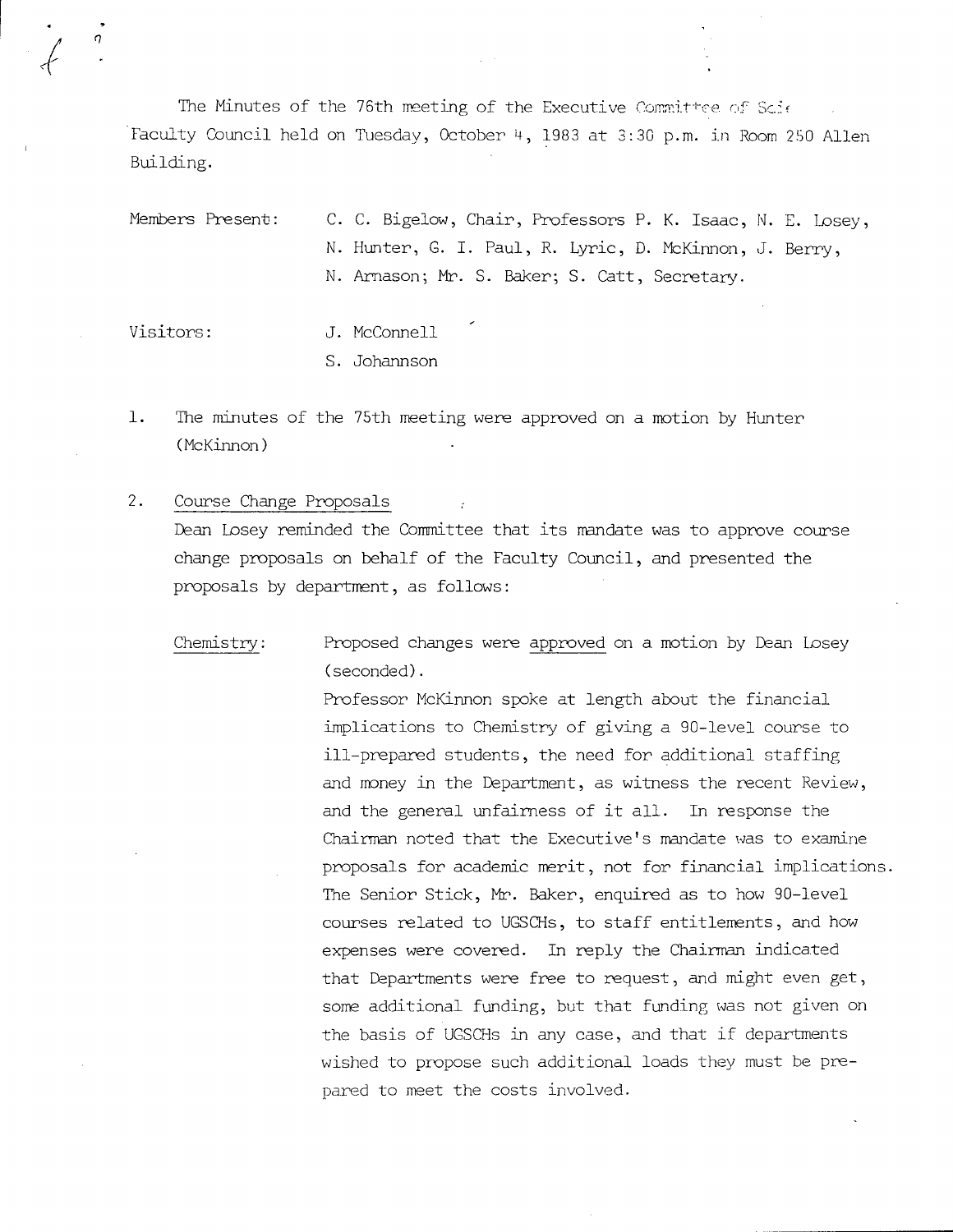Physics: Proposed changes were approved on a motion by Dean Losey (seconded) with a change in wording of the calendar description of the Master's programs to make clear that three options are offered, that is Physics, Medical Physics, and Accelerator Physics.

Earth Sciences: Modifications and Program Changes were approved on motions by Dean Losey (seconded).

- Zoology: Modifications were approved on motions by Dean Losey (seconded).
- Botany: Deletions , Additions and Program Changes were approved on motions by Dean Losey (seconded). Introduction of 1.3xx was approved (5 in favour, 4 opposed) on a motion by Dean Losey (seconded), after some discussion in which some members expressed their concern about the academic credibility of the course.
- Microbiology: Graduate course change and Honour Program changes were approved on a motion by Dean Losey (seconded).
- Applied Mathematics: Deletions and Additions, Modifications, Program Changes and Joint Honours Program--Applied Mathematics-Statistics were approved on motions by Dean Losey (seconded).
- Computer Science: Deletions and Modifications were approved on motions by Dean Losey (seconded). Dean Losey indicated that a late proposal has been received. It would be discussed with the Committee on Courses and circulated to the Executive Committee, after which a meeting could be called if necessary.
- Mathematics & Astronomy: Deletions, Additions, Modifications and Honours Program in Mathematics and Astronomy were approved on motions by Dean Losey (seconded).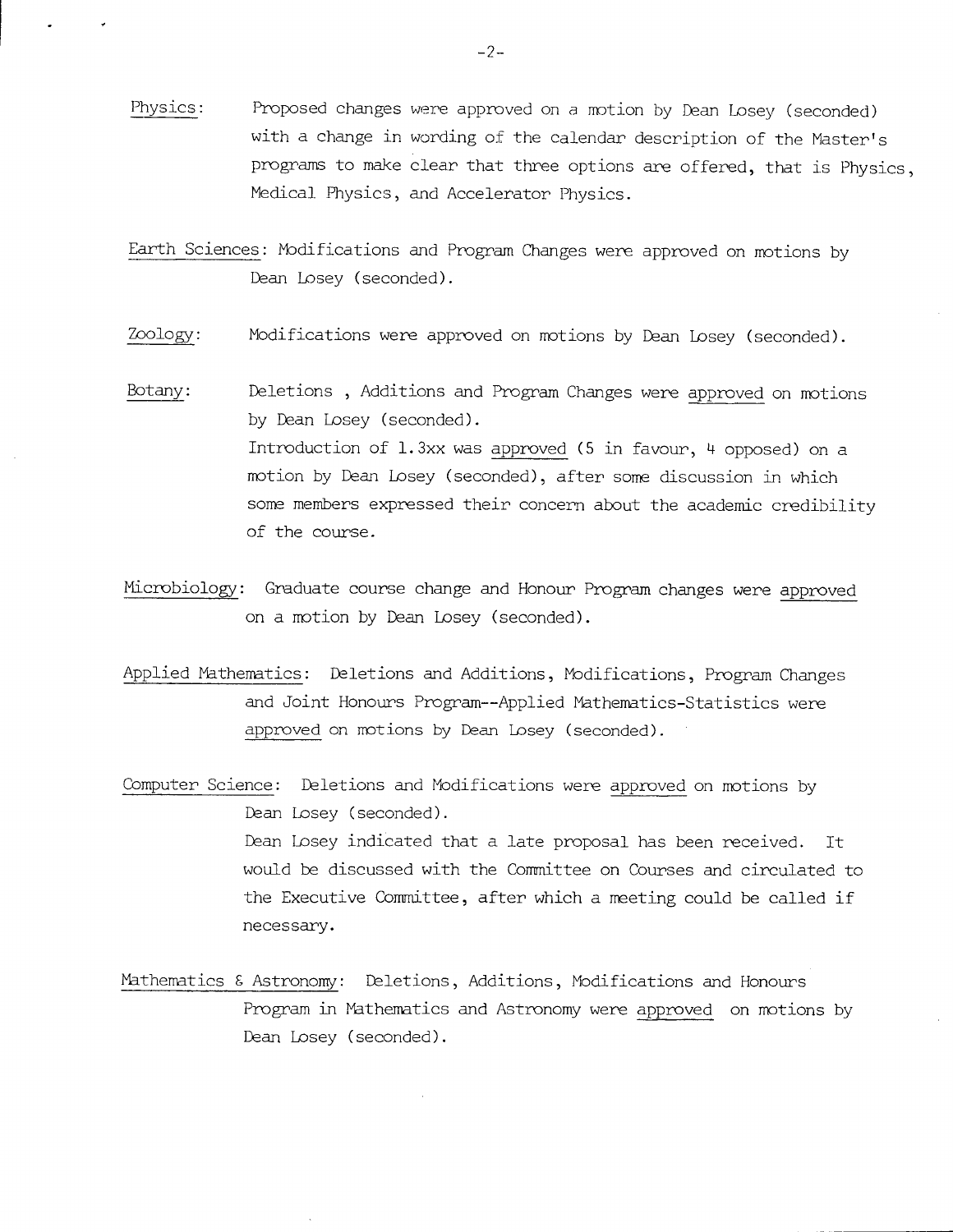Courses offered in other Facull:ies and Schools acceptable for credit in the Faculty of Science:

Agriculture, Food Sciences Department: Additions were approved on a notion by Dean Losey (seconded).

Music: Deletions and additions were approved on a notion by Dean Losey (seconded).

Physical Education: 57.1140 Concepts of Recreation and Leisure -- This course had been examined by the Committee on Courses who had approved it for credit in Science. It had then twice been brought to the Executive Committee, and had not been approved. Therefore Dean Losey proposed to refer it to Faculty Council for consideration, and so moved (Arnason)

CARRIED

### Proposal for a Graduate Program in Genetics

The proposal had been formulated by the Genetics Co-ordinating Committee and was presented to the Executive for discussion. Dean Losey moved (Paul) that it be endorsed by the Committee and forwarded to the Graduate Studies Faculty Council.

CARRIED

## Interdisciplinary Graduate Program in Imaging and Remote Sensing

The proposal had been formulated by the University Committee on Imaging and Remote Sensing. Dean Losey explained that the program is as yet nonexistent, and she understood there was also a proposal to form an Institute. She moved it be approved academically contingent upon funding being available and endorsed to the Graduate Studies Faculty Council.

Professor McKinnon had questions about the financing and felt that if approved it might ultimately become very costly for the faculty. Professor Arnason did not think the University's computer capacity was anywhere near sufficient, or that there was sufficient financing. Professor Lyric liked the program proposal, but not the idea of an Institute. The Chairman suggested, and the Executive agreed,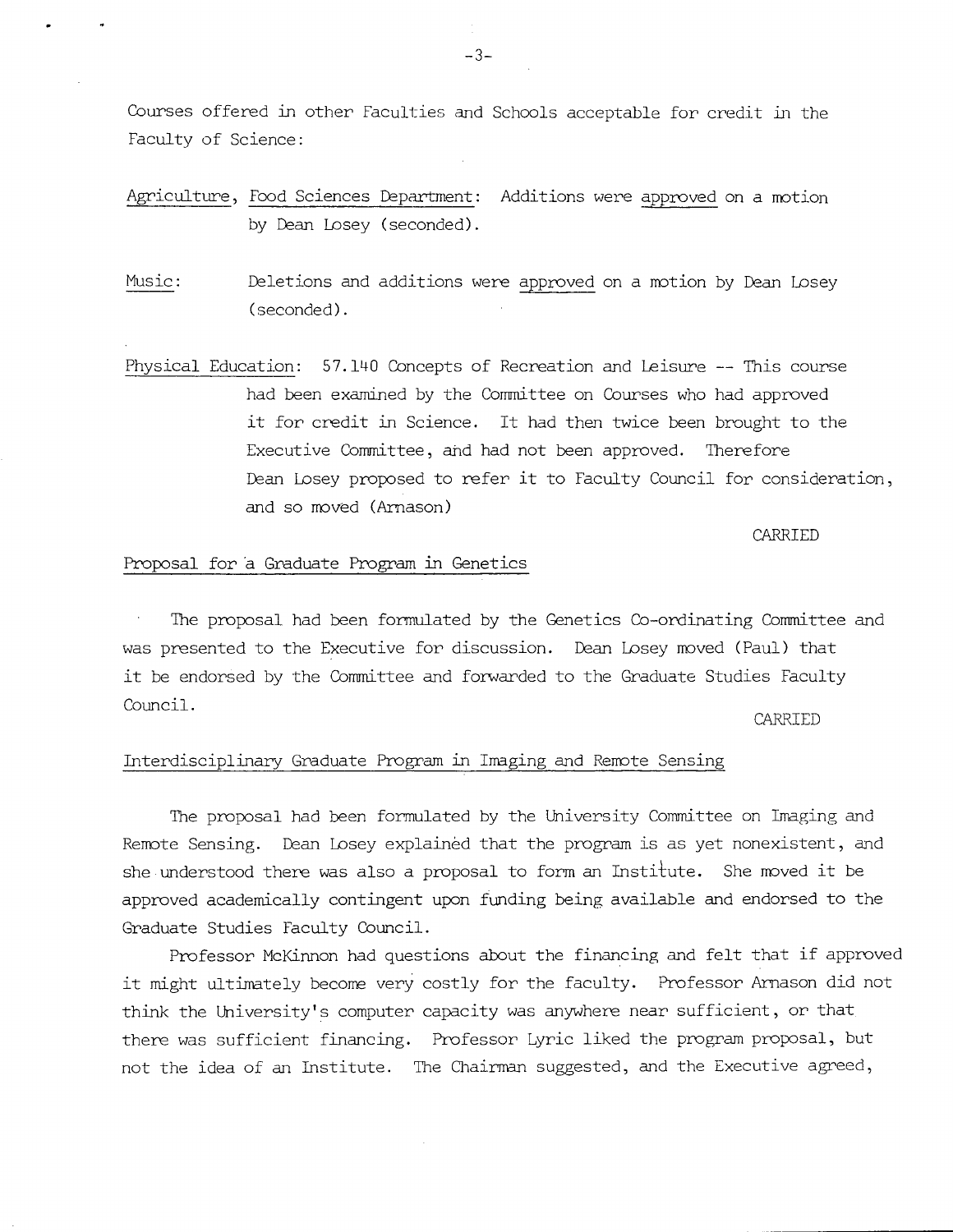that the proposal be sent back to the originating body, with an expression of our concern regarding (1) computer facilities, (2) implications of an institute, (3) costs in general. Dean Losey withdrew her notion. She agreed to draft a letter of concern.

3. Academic Regulations - Required Arts Courses in Honours Programs - was deleted from the agenda.

#### . Enrolment Limitations

Dean Bigelow referred to his draft proposal "How Many Science Students?" which he had circulated to Department Heads, the President (with a copy for the Minister of Education), and the Vice-Presidents. The draft incorporates ideas the Dean's Office has had for over a year, about enrolment problems, and he asked the committee to make recommendations and express their views.

Professor Hunter asked how selections would be made; he felt entrance exams would be the best approach. He had discussed the draft with some of his colleagues in Chemistry and found general agreement with the idea of limiting enrolment.

Professor Lyric agreed it was necessary to limit enrolment.

Professor Berry was in favour and no-one he had discussed it with was opposed, but he thought it should be a university-wide policy. He felt the question of Visa students would present a problem, as many of them came from Manitoba high schools rather than directly from overseas. He wondered if it would create a problem if they were treated differently from other Manitoba high school students.

Dean Bigelow noted that professional faculties set quotas for Visa students.

Professor Paul felt visa students were not a problem, the percentage had increased very little in the last decade or two. He agreed with the report and especially with the recommendations but felt a case could be made for raising admission standards without the argument of present high level of enrolment, that is, that students who come ill-prepared should not be admitted.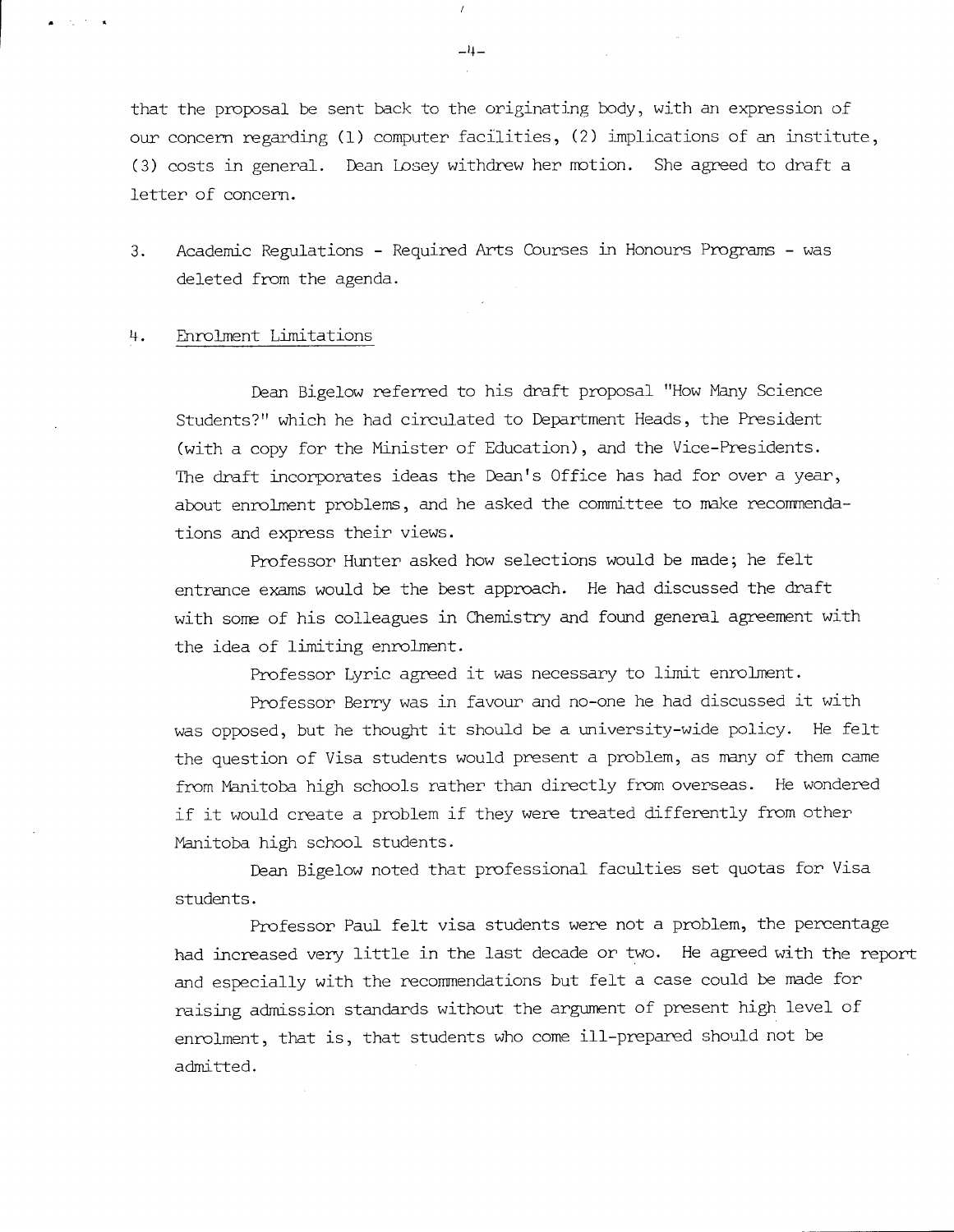Mr. Baker was in favour of limiting enrolment although he did not necessarily agree with the proposed numbers. On the question of Visa students he felt that if we imposed a 70% cutoff, or 1200 intake, we could end up cutting off Canadian students in favour of Visa students. We are one of only four provinces in Canada which don't charge differential fees. He couldn't offer an opinion as to whether other students would be in favour of limitations but said he heard complaints about large classes, lineups to see professors, etc. He could see students entering Arts if they were rejected by Science. The Dean agreed this could create a problem; there would have to be a mechanism to limit the number of Science courses taken by Arts students.

The Dean said he was asking for approval in principle and endorsation to Faculty Council, with the clear understanding that if this is what the committee wants to do, he will rewrite it in a form that can be taken to Senate. If it is to go into effect in September 1984 it must be done this fall. He asked if the target of 3800 students sounded reasonable. He felt it might be better to say the faculty wanted to improve standards by setting a minimum mark, rather than that **we** wanted to limit enrolment. There was mixed reaction to this. Professor Berry said he had talked to some high school teachers and they seemed pleased with the idea of higher admission standards. Dr. Arnason felt it would be a bit hypocritical because our real reason was numbers. Dean Losey's feeling was that high schools would change their marking systems within a few years if standards were imposed.

The Executive agreed that the Dean should take the proposal to Faculty Council.

- Appointment of a Report to Faculty Council: Dean Losey nominated 5. Professor Lyric. There were no other nominations. Professor Lyric was named Reporter to Faculty Council from the Executive Committee.
- Appointment of a member to the Student Standing Committee: Dr. R. Collens  $6.$ (Computer Science) had agreed to serve and was approved by the Executive Committee.
- Other Business: Diagnostic Tests. The memo from the Acting Secretary of 7. Senate will be referred to the Student Standing Committee by Dean Losey.

There being no further business the meeting adjourned at 5:35 p.m.

 $-5-$